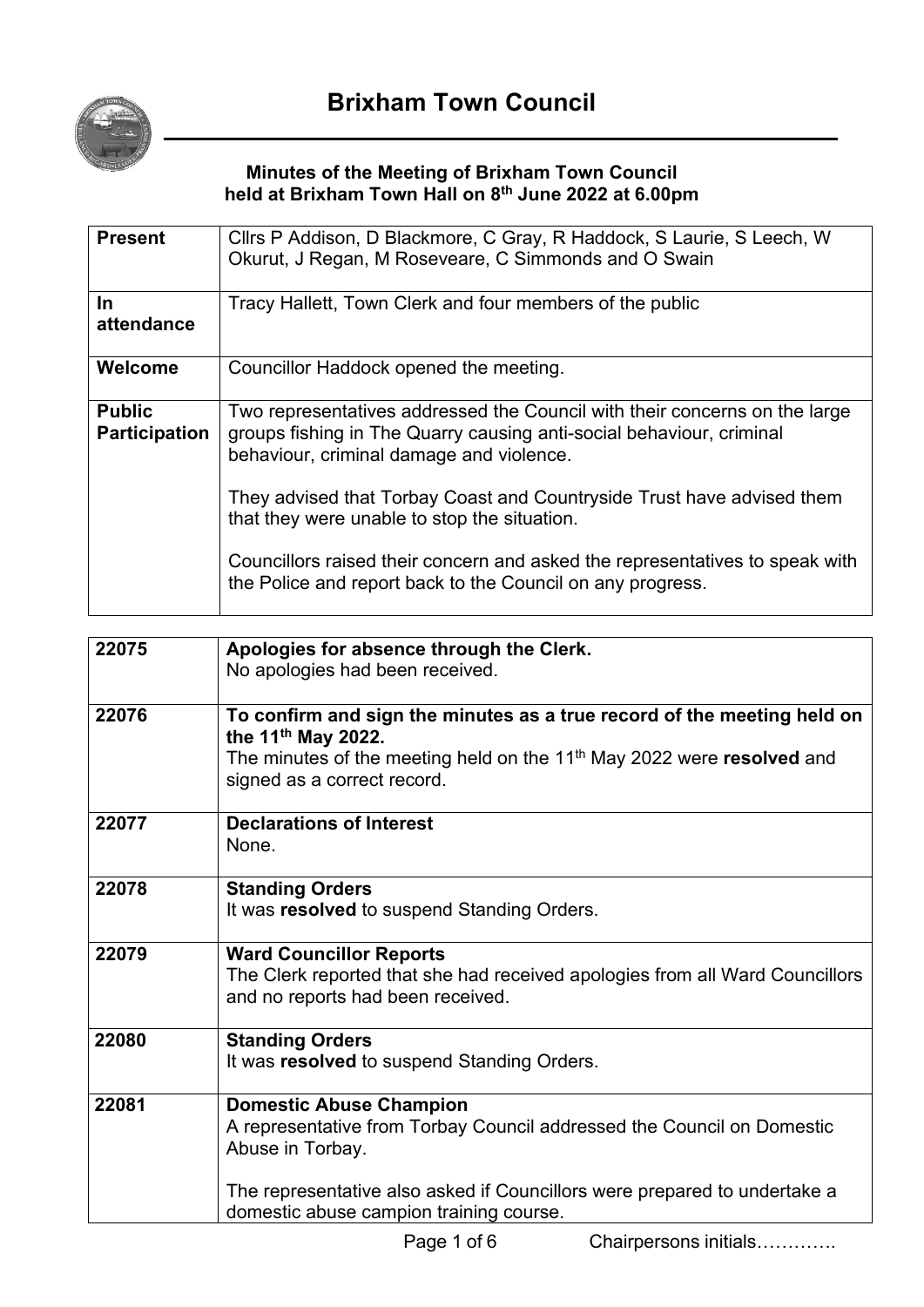|       | It was agreed that the Council will consider making a White Ribbon Promise<br>and any training at a future meeting.                                                                                                                                                                                                                                           |  |  |  |
|-------|---------------------------------------------------------------------------------------------------------------------------------------------------------------------------------------------------------------------------------------------------------------------------------------------------------------------------------------------------------------|--|--|--|
| 22082 | <b>Police Report</b><br>Sgt Thomas advised that the crime figures in Brixham are still low and these<br>had been compared to the figures pre covid. They were also pleased with<br>the Pirate Festival and the Torbay Air Show with low criminal activity.                                                                                                    |  |  |  |
|       | Sgt Thomas acknowledged the problems at The Quarry at Berry Head and<br>agreed to speak with the residents to try and address their concerns.                                                                                                                                                                                                                 |  |  |  |
|       | Clirs were given an opportunity to address their concerns.                                                                                                                                                                                                                                                                                                    |  |  |  |
|       | Cllr Addison raised the parking problems around Brixham. Sgt Thomas<br>advised that parking is not within their remit and is instead with Local<br>Authorities. Whilst they will work with Torbay Council and can carry out a<br>day of action, ultimately, the responsibility will be with Torbay Council and not<br>the Police.                             |  |  |  |
|       | CIIr Haddock asked that the Clerk invite Torbay Council Leader and Parking<br>Services Officer at a future meeting. He also pleaded that a day of action is<br>carried out again. Cllr Addison requested that speeding is also included in<br>the day of action.                                                                                              |  |  |  |
|       | Cllr Simmonds raised his concerns that people are parking on double yellows<br>and the high parking charges. He felt that a lot of parking issues were due to<br>the high parking charges and thought that the whole parking system needed<br>to be addressed.                                                                                                |  |  |  |
| 22083 | <b>Standing Orders</b><br>It was resolved to reinstate Standing Orders.                                                                                                                                                                                                                                                                                       |  |  |  |
| 22084 | <b>Annual Governance Accounting Statements</b>                                                                                                                                                                                                                                                                                                                |  |  |  |
|       | a) Section One: Annual Governance Statement<br>It was resolved to accept the Annual Governance Statement                                                                                                                                                                                                                                                      |  |  |  |
|       | b) Section Two: Accounting Statement<br>It was resolved to accept the Account Statement                                                                                                                                                                                                                                                                       |  |  |  |
|       | c) Period for the Exercise of Public Rights and date the Notice is to be<br>published on the Councils website<br>It was noted that the Exercise of Public Rights commences on<br>Monday 13 <sup>th</sup> June 2021 and ends on Friday 22 <sup>nd</sup> July. Details of<br>which will be available on the Councils website from Friday 10 <sup>th</sup> June. |  |  |  |
| 22085 | <b>Internal Auditor Report</b><br>The internal auditors report was noted.                                                                                                                                                                                                                                                                                     |  |  |  |
|       |                                                                                                                                                                                                                                                                                                                                                               |  |  |  |
| 22086 | <b>Community and Environment Committee Recommendations</b><br>It was resolved that the Town Council will:<br>Reduce the watering support in Middle Street by:                                                                                                                                                                                                 |  |  |  |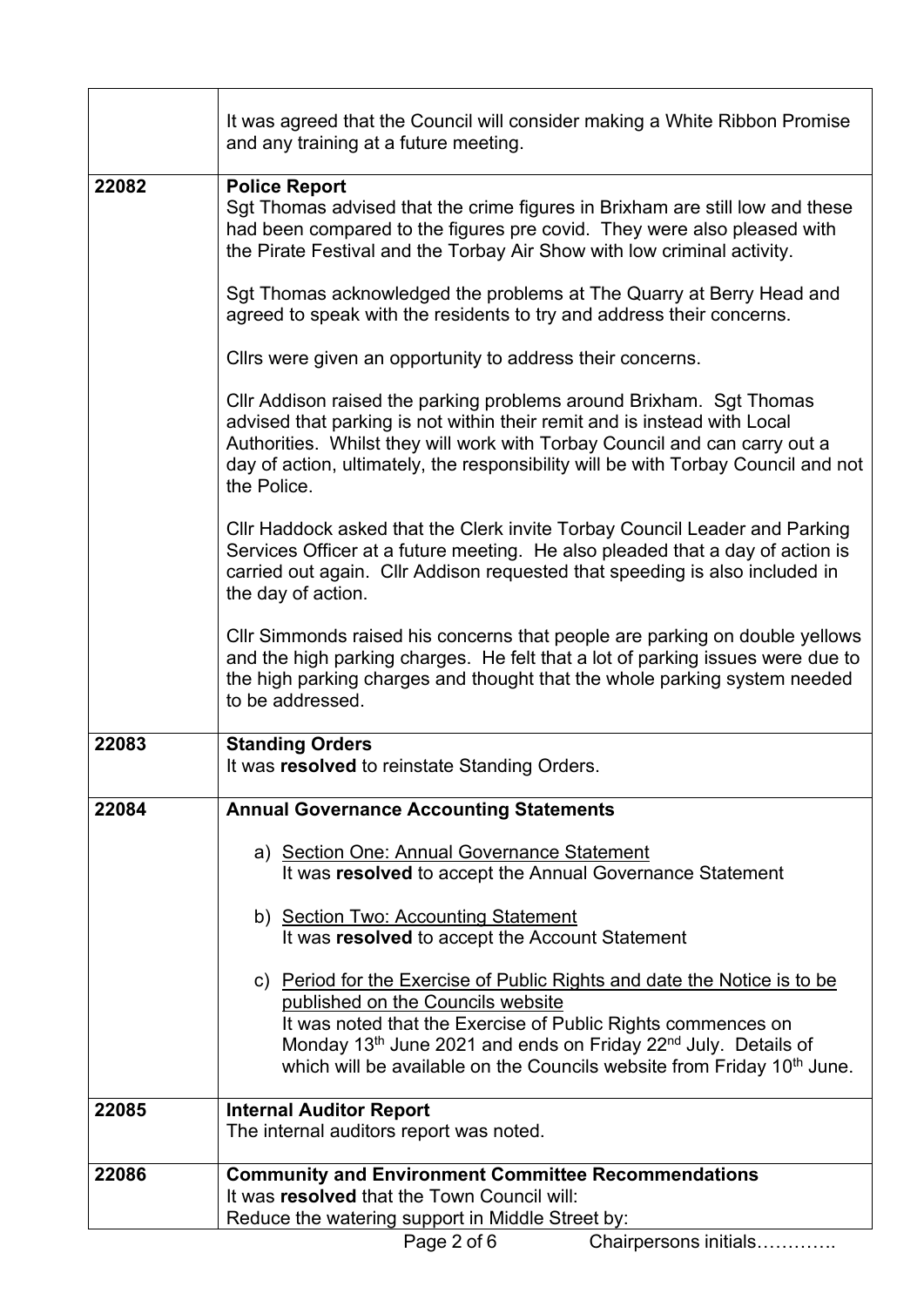|       | a) Allocating £1,500 - £2,000 from the Community Strategic Fund for the<br>supply of a water harvesting scheme to support Middle Street Traders<br>to be more self-sufficient<br>b) Ask the Town Hall Regeneration Task and Finish Group to consider<br>rain water harvesting as part of the regeneration project<br>c) Continue watering displays in Fore Street, the Town Hall and the 3<br>telephone boxes<br>d) Continue to research the market for a suitable rain water harvesting<br>system for the telephone boxes |  |
|-------|----------------------------------------------------------------------------------------------------------------------------------------------------------------------------------------------------------------------------------------------------------------------------------------------------------------------------------------------------------------------------------------------------------------------------------------------------------------------------------------------------------------------------|--|
| 22087 | <b>Committee Membership</b><br>The Clerk reported that Cllr Addison advised on this return from holiday that                                                                                                                                                                                                                                                                                                                                                                                                               |  |
|       | he did not want to be a member of the Planning and Regeneration<br>Committee. Cllr Roseveare has advised that he does.                                                                                                                                                                                                                                                                                                                                                                                                     |  |
|       | It was resolved to ratify the Planning and Regeneration Committee's<br>resolution to appoint Cllr Roseveare as Vice Chairperson of their committee.                                                                                                                                                                                                                                                                                                                                                                        |  |
| 22088 | <b>Committee Reports</b><br>a) Finance and General Purposes                                                                                                                                                                                                                                                                                                                                                                                                                                                                |  |
|       | Cllr Blackmore thanked members for being involved in the F&GP<br>Committee, particularly when setting the precept and including the use<br>of reserves to keep the increase to a minimum.                                                                                                                                                                                                                                                                                                                                  |  |
|       | He reported that he was keen to see the Council continue to promote its<br>support within the community.                                                                                                                                                                                                                                                                                                                                                                                                                   |  |
|       | b) Planning and Regeneration<br>Cllr Blackmore reported that there have been a number of interesting<br>applications to consider. They are being asked to consider applications<br>that are in AONB and are responding in a cohesive manner.                                                                                                                                                                                                                                                                               |  |
|       | The BPNP is still being reviewed with the support of the external<br>contractor, but it will take time. He welcomed support and help from<br>Councillors.                                                                                                                                                                                                                                                                                                                                                                  |  |
|       | <b>Community and Environment</b><br>c)<br>CIIr Haddock reported that the Committee reviewed policies, heard an<br>update on the Queens Award and wild verge locations.                                                                                                                                                                                                                                                                                                                                                     |  |
| 22089 | <b>Clerks Report</b><br>The Clerk reported that:                                                                                                                                                                                                                                                                                                                                                                                                                                                                           |  |
|       | Café Variation to Lease<br>The Council Solicitors had put the variation on hold because the tenants of<br>the Café have requested that the use of the roof space is included in the<br>lease. Shoalstone Seawater Pool CIO have confirmed that they submitted a<br>planning application to Torbay Council to create a café terrace and agreed<br>that the tenants can use the area. However, Torbay Planners are yet to<br>make a decision on the planning application.                                                    |  |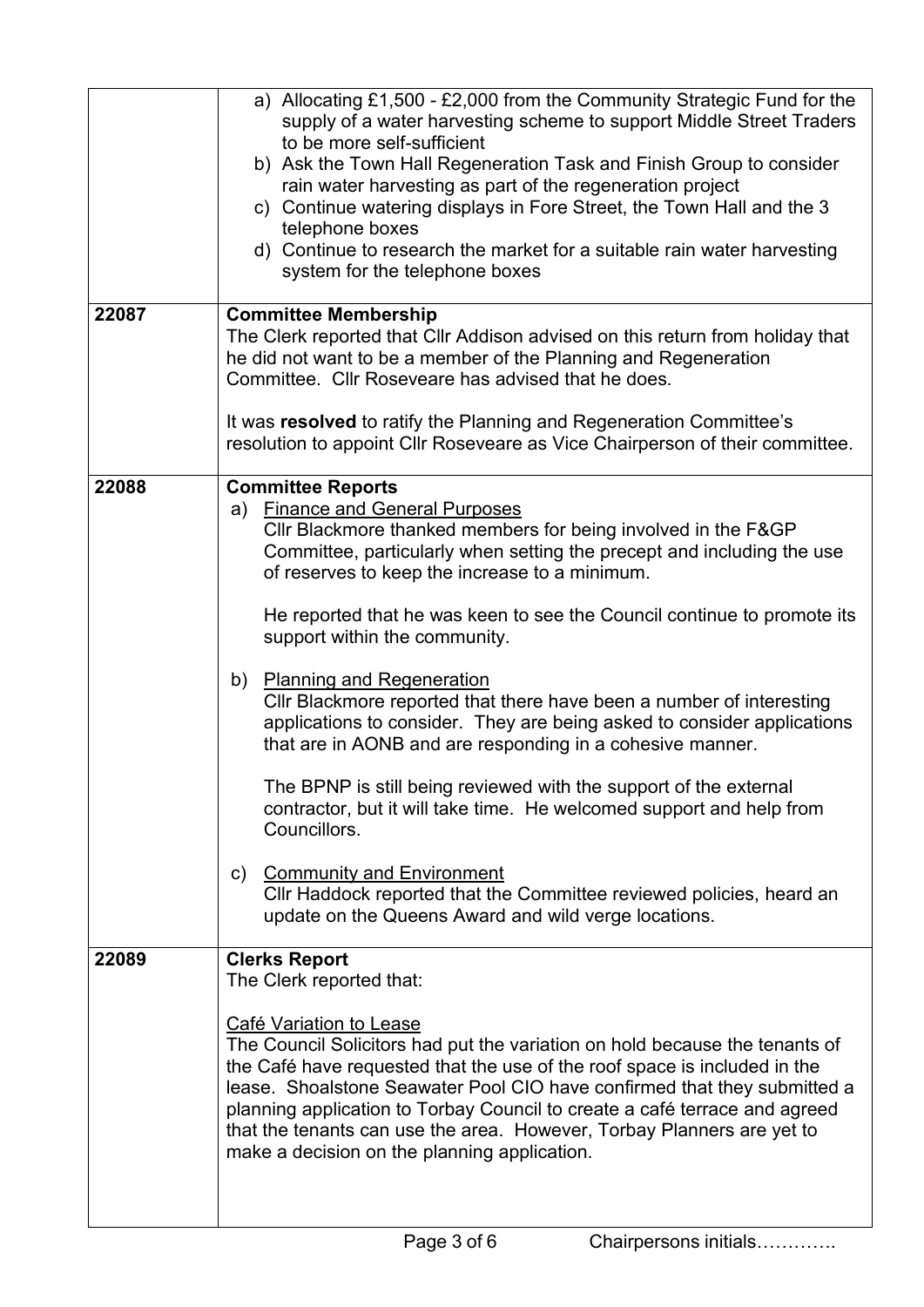# Shoalstone Main Lease

Torbay Council have advised that they are minded to progress with the principle of a new 125 year lease. Before a formal decision can be made by Torbay Council, a meeting has been arranged with Torbay Officers to discuss the current terms, what needs to change and how the Town Council envisage the three way partnership working.

### Trustee Resignation

One of the long standing trustees has resigned from Shoalstone Seawater Pool. On behalf of the Town Council a sent a message has been sent to the retiring trustee thanking them and giving the Town Council's appreciation all of their time, effort and hard work over the years.

#### Torbay Council meetings

The last couple of meetings were cancelled by BTC. However, prior to this the Clerk and Torbay's Chief Executive Officer agreed a draft engagement approach between both Councils. This includes

- Regular informal meetings between the Leaders of both Councils, supported by Officers;
- Torbay Leader / Deputy Leader to attend BTC Council meetings every six months, alternating between them. This will be planned so that BTC agenda can be set to suit the discussions.
- Torbay Cabinet Members to attend BTC meetings on a regular basis, responding to strategic matters within their portfolio
- BTC representatives to be invited to Torbay Council internal briefings
- Torbay Ward Councillors to provide written updates to the Town Council on Ward activities every other month and attend Full Council at least two times a year.

This still needs to be approved by both parties.

# Ukrainian Family Support

Following Cllr Haddock's request for the Town Council to consider what support it could give Ukrainian families, the Government announced their sponsorship scheme … Homes for Ukraine. Rather than duplicate the Government scheme, the Clerk has been working with Torbay Council Officers, who are aware that the Town Council can provide in kind support for example, provide a room for Ukrainian families to meet or for Torbay Council to utilise to provide support such as language lessons. To date, this offer has not been taken up, but the Clerk will continue to monitor the situation.

# **Torbay Harbour Authority**

The Clerk and the Deputy Town Clerk met with the Harbour Master at the end of May. The Harbour Master advised that he had reviewed the levelling up plans and shared a draft concept that he had put together. This draft had not been agreed by Torbay Council and therefore the Clerk was unable to share any information publicly at this stage. The Clerk reported that she felt that the plans would address the concerns of most parties, including the Yacht Club.

The Clerk further advised that she understood that at the Harbour Committee meeting, which took place earlier in the day, approved submitting a Levelling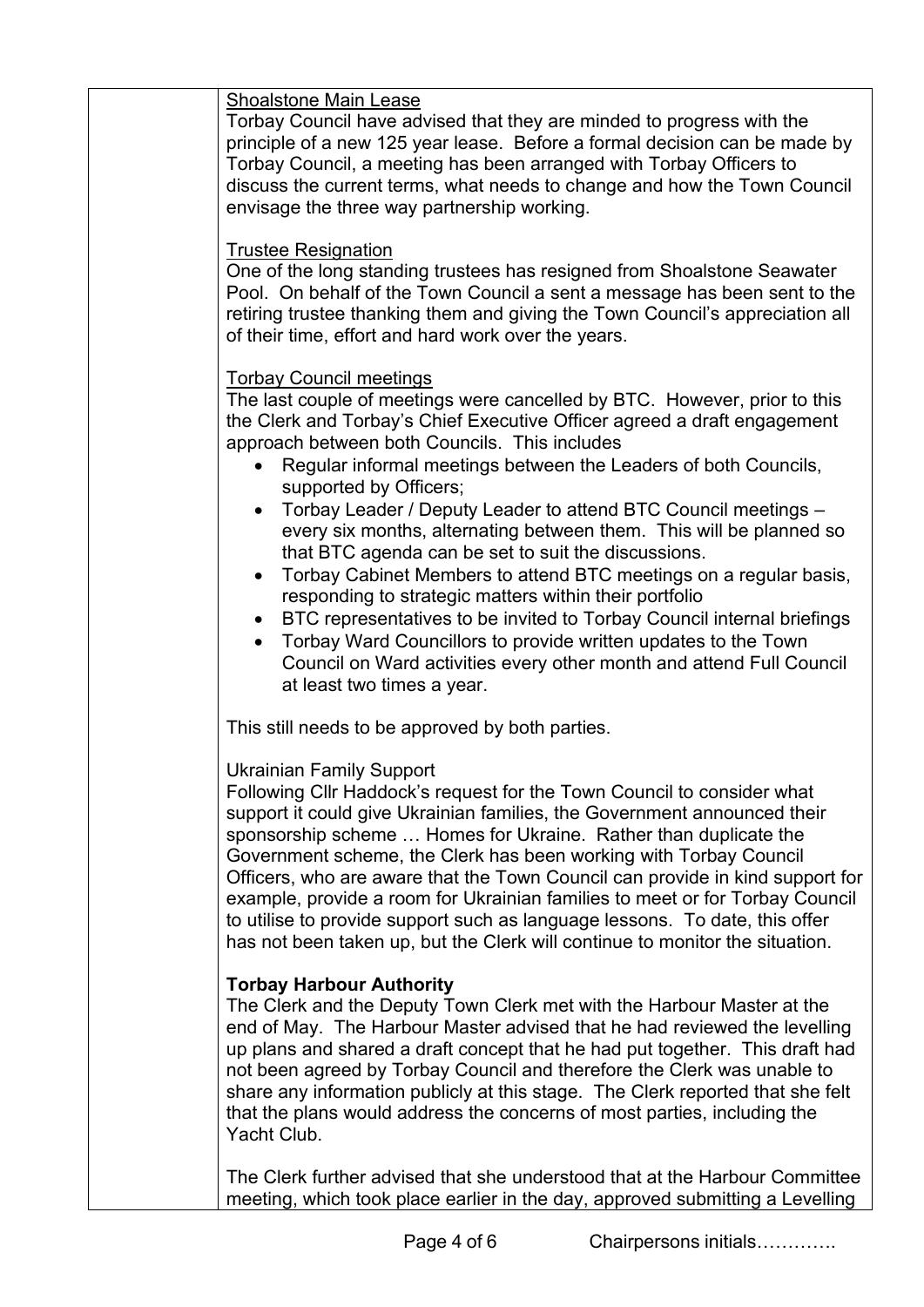|       | up Bid with the amended proposals to extend the Fish Market. Torbay<br>Council are now working fast to meet the deadline of next month.                                                                                                                                                                                                                                                                                                                                                                                                                                                |  |
|-------|----------------------------------------------------------------------------------------------------------------------------------------------------------------------------------------------------------------------------------------------------------------------------------------------------------------------------------------------------------------------------------------------------------------------------------------------------------------------------------------------------------------------------------------------------------------------------------------|--|
|       | The Clerk advised that she had invited both Cllr Morey and the Harbour<br>Master to attend the next Full Council meeting to give an update on the<br>application details.                                                                                                                                                                                                                                                                                                                                                                                                              |  |
|       | <b>Wishings Field</b><br>Following the last Full Council meeting, Torbay Council agreed to write to the<br>landowner requesting that they clear and tidy the public footpath, this<br>included the removal of all hazards. The Town Council had also written to<br>the landowners requesting the same.                                                                                                                                                                                                                                                                                 |  |
|       | <b>Devon Deal</b><br>National Position: All areas had to submit a template by 25 <sup>th</sup> March, a copy of<br>the draft submission was provided to Councillors at the last meeting. Devon<br>County, including the district councils and Plymouth and Torbay unitaries are<br>working together under four core principles:<br>No requirement for a mayor or local government review<br>$\bullet$<br>Offer is additional to existing powers and funding<br>$\bullet$<br>• Government provides balance between Unitary, County and District<br>No deal until a deal is fully agreed |  |
|       | The following are being asked for within the Devon County submission<br>Housing<br>$\bullet$<br><b>Skills, Employment and Education</b><br>$\bullet$<br><b>Transport and Infrastructure</b><br>$\bullet$<br><b>Economic Development and Business Support</b><br>Innovation<br>$\bullet$<br><b>Regeneration and Place</b><br>$\bullet$<br><b>Health and Care</b><br><b>Climate Change</b>                                                                                                                                                                                               |  |
|       | Next Steps: The Devon County template has been submitted and they are<br>now awaiting a response from Government. Work will now begin around the<br>detail of asks, as well as formally setting out the vision, missions and metrics<br>at the heart of the deal. A headline prospectus is the preferred option, but<br>they are awaiting a steer from Government on what would be useful.                                                                                                                                                                                             |  |
| 22090 | Date of next meeting<br>The date of the next meeting, scheduled for 13 <sup>th</sup> July 2022 at 6pm, was<br>noted.                                                                                                                                                                                                                                                                                                                                                                                                                                                                   |  |
| 22091 | Items for future agenda<br>Each Councillor is requested to use this opportunity to raise items for future<br>agendas, giving details of why the Council should consider the item.<br>1. Cllr Massey - Shoalstone update<br>2. Cllr Massey - Updates on meetings with Torbay Council<br>3. Cllr Blackmore - Report from Torbay Harbour Authority on their<br>strategic plans for the harbour                                                                                                                                                                                            |  |
|       | 4. Primary Care updates - Cllr Massey                                                                                                                                                                                                                                                                                                                                                                                                                                                                                                                                                  |  |